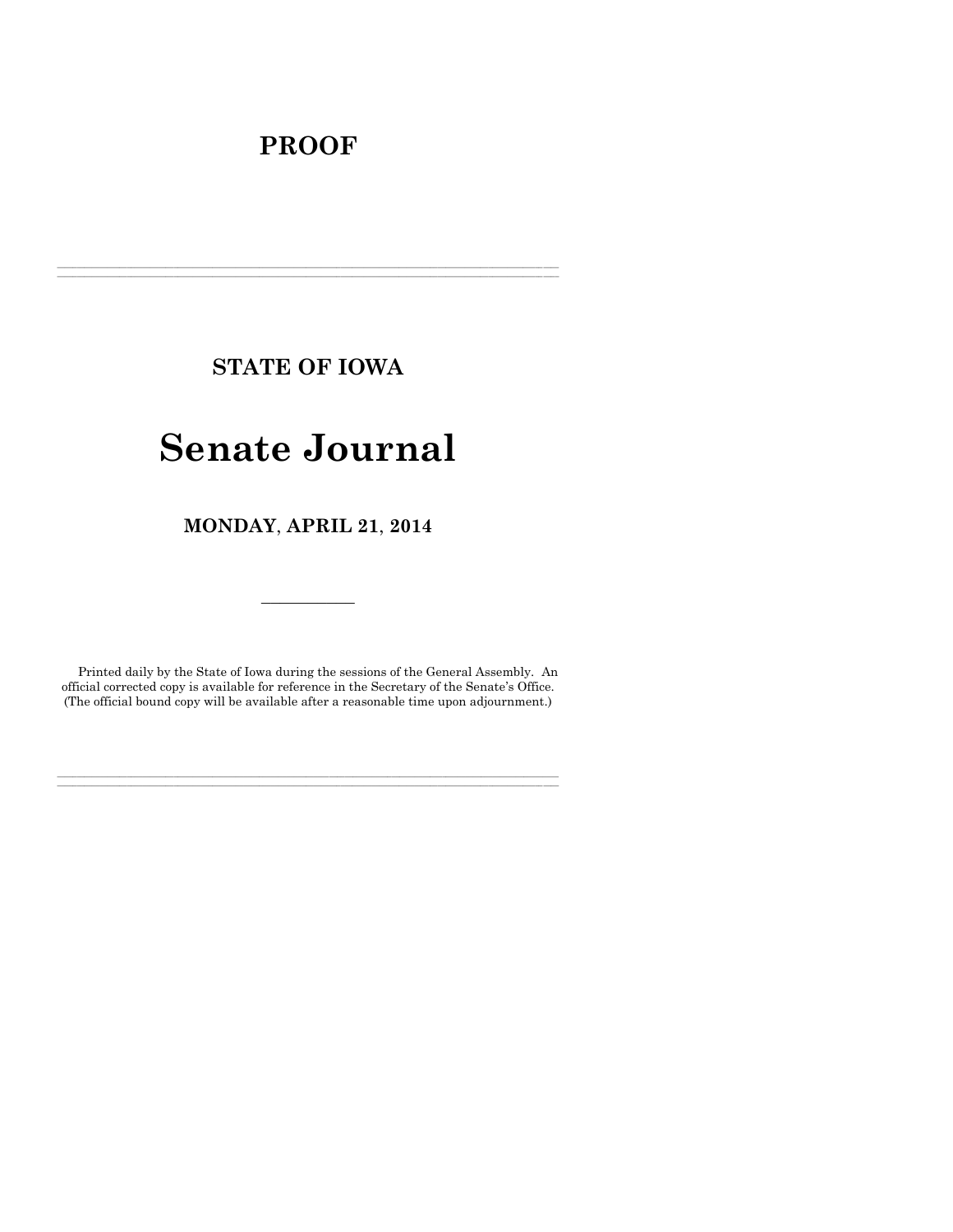# **JOURNAL OF THE SENATE**

 $\frac{1}{2}$ 

NINETY-NINTH CALENDAR DAY FIFTY-EIGHTH SESSION DAY

Senate Chamber Des Moines, Iowa, Monday, April 21, 2014

The Senate met in regular session at 1:04 p.m., President Jochum presiding.

Prayer was offered by the Honorable Daryl Beall, member of the Senate from Webster County, Fort Dodge, Iowa.

# PLEDGE OF ALLEGIANCE

The Pledge of Allegiance was led by Senate Page Alex Cook.

The Journal of Friday, April 18, 2014, was approved.

The Senate stood at ease at 1:15 p.m. until the fall of the gavel for the purpose of party caucuses.

The Senate resumed session at 2:19 p.m., President Jochum presiding.

## HOUSE MESSAGE RECEIVED AND CONSIDERED

The following message was received from the Chief Clerk of the House:

MADAM PRESIDENT: I am directed to inform your honorable body that the House has on April 21, 2014, **refused to concur** in the Senate amendment to the following bill in which the concurrence of the House was asked:

**[House File 2458](http://coolice.legis.iowa.gov/Cool-ICE/default.asp?Category=billinfo&Service=Billbook&frame=1&GA=85&hbill=HF2458)**, a bill for an act relating to and making appropriations involving state government entities involved with agriculture, natural resources, and environmental protection, making related statutory changes, providing for eminent domain procedures, and including effective and applicability date provisions.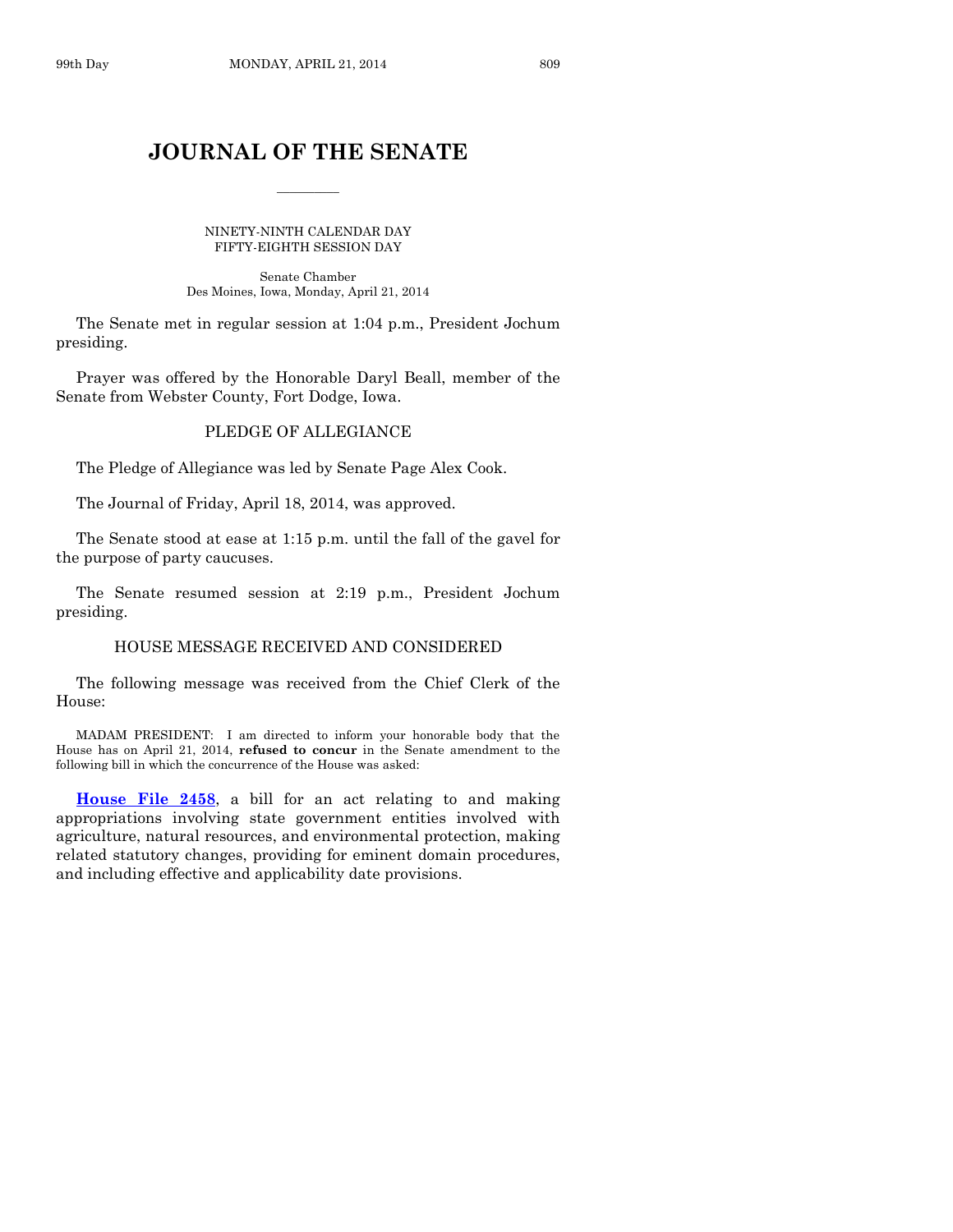# SENATE INSISTS

#### **[House File 2458](http://coolice.legis.iowa.gov/Cool-ICE/default.asp?Category=billinfo&Service=Billbook&frame=1&GA=85&hbill=HF2458)**

Senator Black called up for consideration **[House File 2458](http://coolice.legis.iowa.gov/Cool-ICE/default.asp?Category=billinfo&Service=Billbook&frame=1&GA=85&hbill=HF2458)**, a bill for an act relating to and making appropriations involving state government entities involved with agriculture, natural resources, and environmental protection, making related statutory changes, providing for eminent domain procedures, and including effective and applicability date provisions, amended by the House, further amended by the Senate, and moved that the Senate insist on its amendment.

The motion prevailed by a voice vote and the Senate **insisted** on its amendment.

# APPOINTMENT OF CONFERENCE COMMITTEE

The Chair announced the following conference committee on **[House File 2458](http://coolice.legis.iowa.gov/Cool-ICE/default.asp?Category=billinfo&Service=Billbook&frame=1&GA=85&hbill=HF2458)** on the part of the Senate: Senators Black, Chair; Dearden, Wilhelm, Rozenboom, and Chapman.

# IMMEDIATELY MESSAGED

Senator Gronstal asked and received unanimous consent that **[House File 2458](http://coolice.legis.iowa.gov/Cool-ICE/default.asp?Category=billinfo&Service=Billbook&frame=1&GA=85&hbill=HF2458)** be **immediately messaged** to the House.

# LEAVES OF ABSENCE

Leaves of absence were granted as follows:

Senators Behn and Segebart, until they arrive, on request of Senator Dix.

# CONSIDERATION OF BILL (Ways and Means Calendar)

Senator Gronstal asked and received unanimous consent to take up for consideration [House File 2456.](http://coolice.legis.iowa.gov/Cool-ICE/default.asp?Category=billinfo&Service=Billbook&frame=1&GA=85&hbill=HF2456)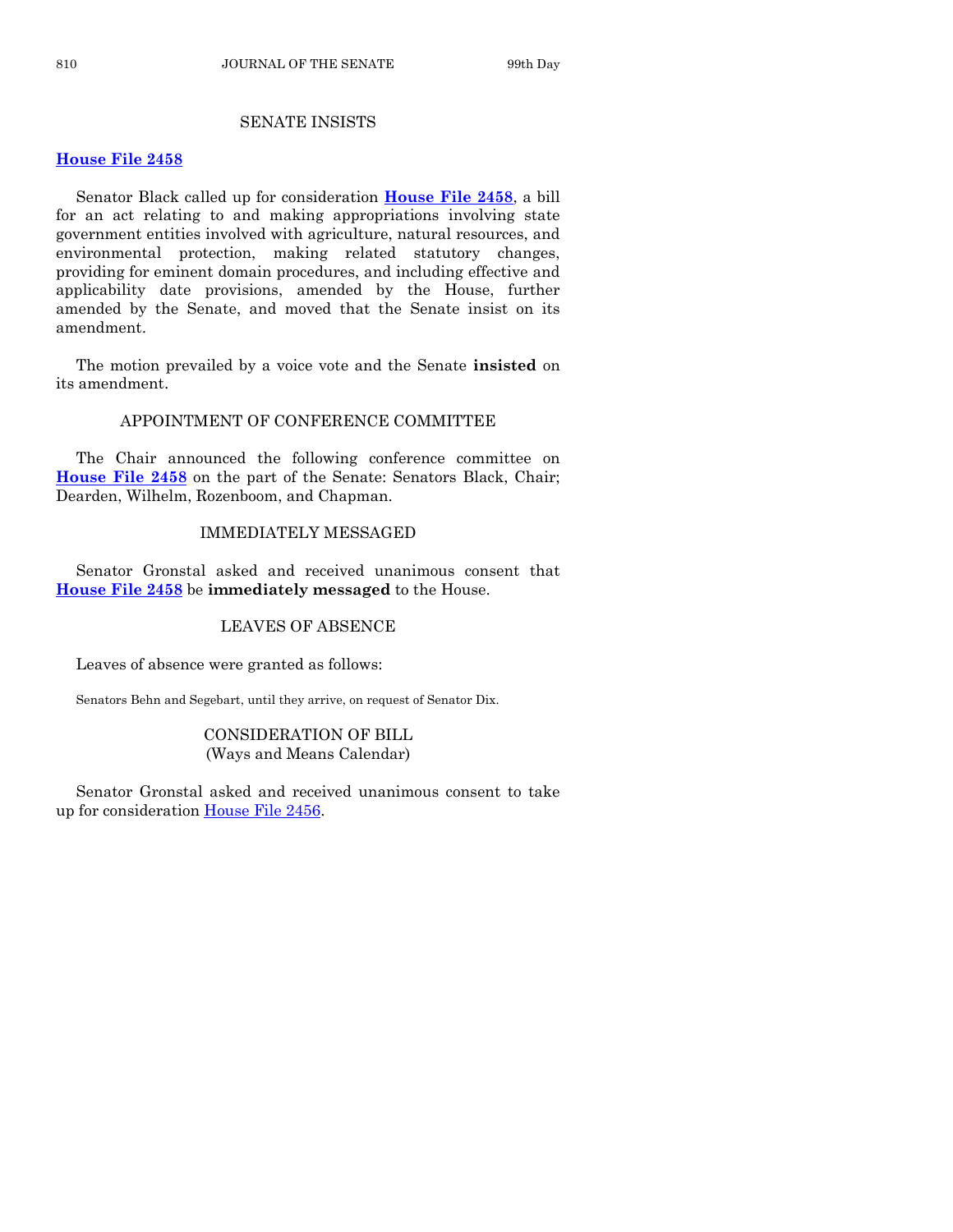# **[House File 2456](http://coolice.legis.iowa.gov/Cool-ICE/default.asp?Category=billinfo&Service=Billbook&frame=1&GA=85&hbill=HF2456)**

On motion of Senator Hogg, **[House File 2456](http://coolice.legis.iowa.gov/Cool-ICE/default.asp?Category=billinfo&Service=Billbook&frame=1&GA=85&hbill=HF2456)**, a bill for an act relating to the approval and imposition of the facilities property tax levy and the equipment replacement and program sharing property tax levy for a merged area and including effective date and applicability provisions, with report of committee recommending amendment and passage, was taken up for consideration.

Senator Hogg offered amendment  $S-5154$ , filed by the committee on Ways and Means on April 15, 2014, to pages 1 and 3–6 of the bill, and moved its adoption.

Amendment  $S-5154$  $S-5154$  was adopted by a voice vote.

Senator Hogg moved that the bill be read the last time now and placed upon its passage, which motion prevailed by a voice vote, and the bill was read the last time.

On the question "Shall the bill pass?"  $(H.F. 2456)$ , the vote was:

Yeas, 44:

| Anderson    | Danielson      | Hatch     | Ragan      |
|-------------|----------------|-----------|------------|
| Beall       | Dearden        | Hogg      | Rozenboom  |
| Bertrand    | Dix            | Horn      | Schoenjahn |
| Black       | Dotzler        | Houser    | Seng       |
| Boettger    | Dvorsky        | Jochum    | Sinclair   |
| Bolkcom     | Ernst          | Johnson   | Smith      |
| Bowman      | Feenstra       | Kapucian  | Sodders    |
| Brase       | Greiner        | Mathis    | Taylor     |
| Breitbach   | Gronstal       | McCoy     | Whitver    |
| Chelgren    | Guth           | Petersen  | Wilhelm    |
| Courtney    | Hart           | Quirmbach | Zumbach    |
| Nays, $4$ : |                |           |            |
| Chapman     | $\rm{Garrett}$ | Schneider | Zaun       |
| Absent, 2:  |                |           |            |
| Behn        | Segebart       |           |            |

The bill, having received a constitutional majority, was declared to have passed the Senate and the title was agreed to.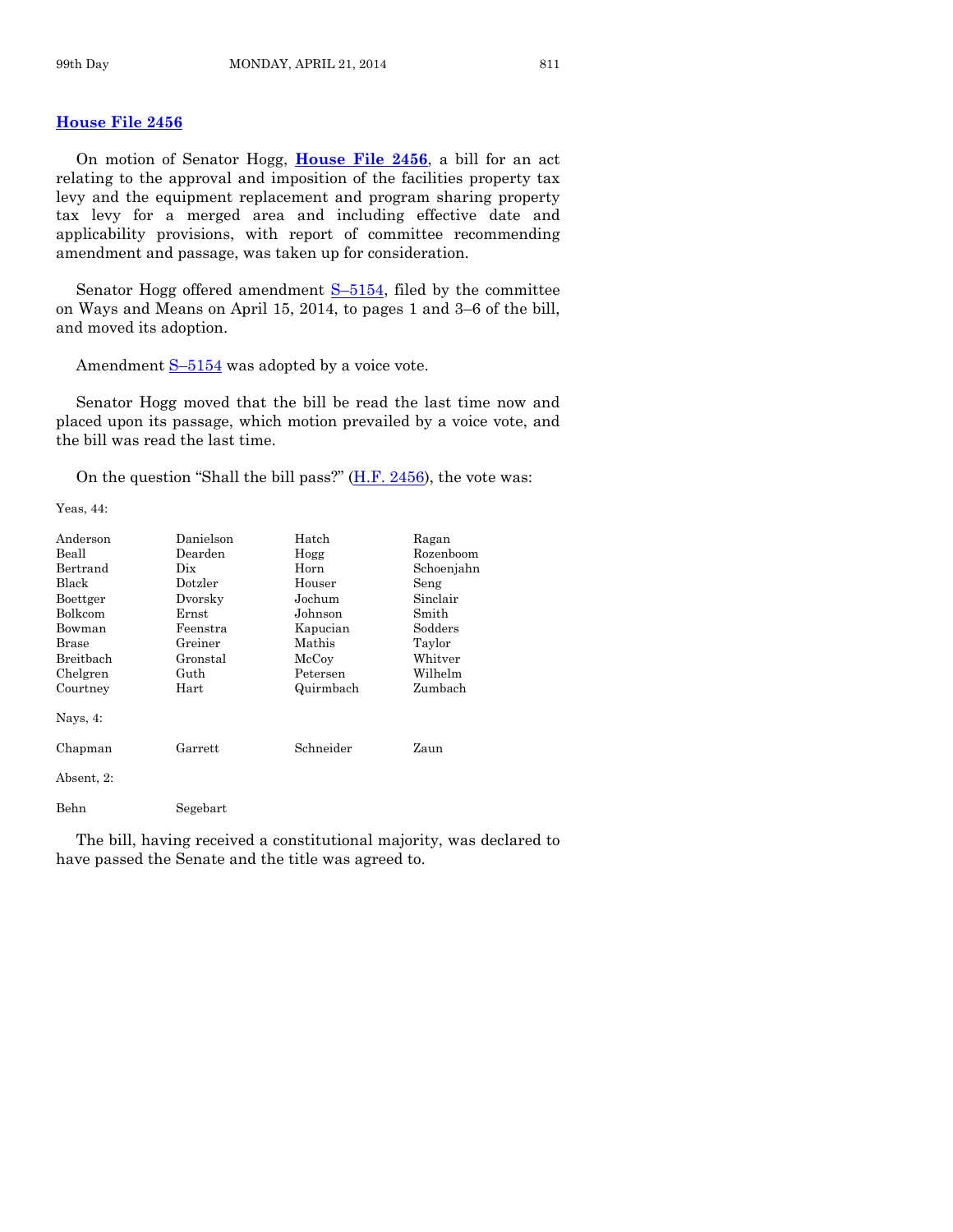# IMMEDIATELY MESSAGED

Senator Gronstal asked and received unanimous consent that **[House File 2456](http://coolice.legis.iowa.gov/Cool-ICE/default.asp?Category=billinfo&Service=Billbook&frame=1&GA=85&hbill=HF2456)** be **immediately messaged** to the House.

> CONSIDERATION OF BILL (Ways and Means Calendar)

Senator Gronstal asked and received unanimous consent to take up for consideration [House File 2453.](http://coolice.legis.iowa.gov/Cool-ICE/default.asp?Category=billinfo&Service=Billbook&frame=1&GA=85&hbill=HF2453)

# **[House File 2453](http://coolice.legis.iowa.gov/Cool-ICE/default.asp?Category=billinfo&Service=Billbook&frame=1&GA=85&hbill=HF2453)**

On motion of Senator Dotzler, **[House File 2453](http://coolice.legis.iowa.gov/Cool-ICE/default.asp?Category=billinfo&Service=Billbook&frame=1&GA=85&hbill=HF2453)**, a bill for an act relating to the administration of the historic preservation and cultural and entertainment district tax credit program by the department of cultural affairs, providing for fees, and including applicability provisions, with report of committee recommending amendment and passage, was taken up for consideration.

Senator Dotzler offered amendment S-[5165,](http://coolice.legis.iowa.gov/Cool-ICE/default.asp?Category=billinfo&Service=Billbook&frame=1&GA=85&hbill=S5165) filed by the committee on Ways and Means on April 17, 2014, striking and replacing everything after the enacting clause of the bill, and moved its adoption.

Amendment  $S-5165$  $S-5165$  was adopted by a voice vote.

Senator Dotzler moved that the bill be read the last time now and placed upon its passage, which motion prevailed by a voice vote, and the bill was read the last time.

On the question "Shall the bill pass?"  $(H.F. 2453)$ , the vote was:

Yeas, 48:

| Anderson     | Danielson | Hatch    | Rozenboom  |
|--------------|-----------|----------|------------|
| Beall        | Dearden   | Hogg     | Schneider  |
| Bertrand     | Dix       | Horn     | Schoenjahn |
| Black        | Dotzler   | Houser   | Seng       |
| Boettger     | Dvorsky   | Jochum   | Sinclair   |
| Bolkcom      | Ernst     | Johnson  | Smith      |
| Bowman       | Feenstra  | Kapucian | Sodders    |
| <b>Brase</b> | Garrett   | Mathis   | Taylor     |
| Breitbach    | Greiner   | McCoy    | Whitver    |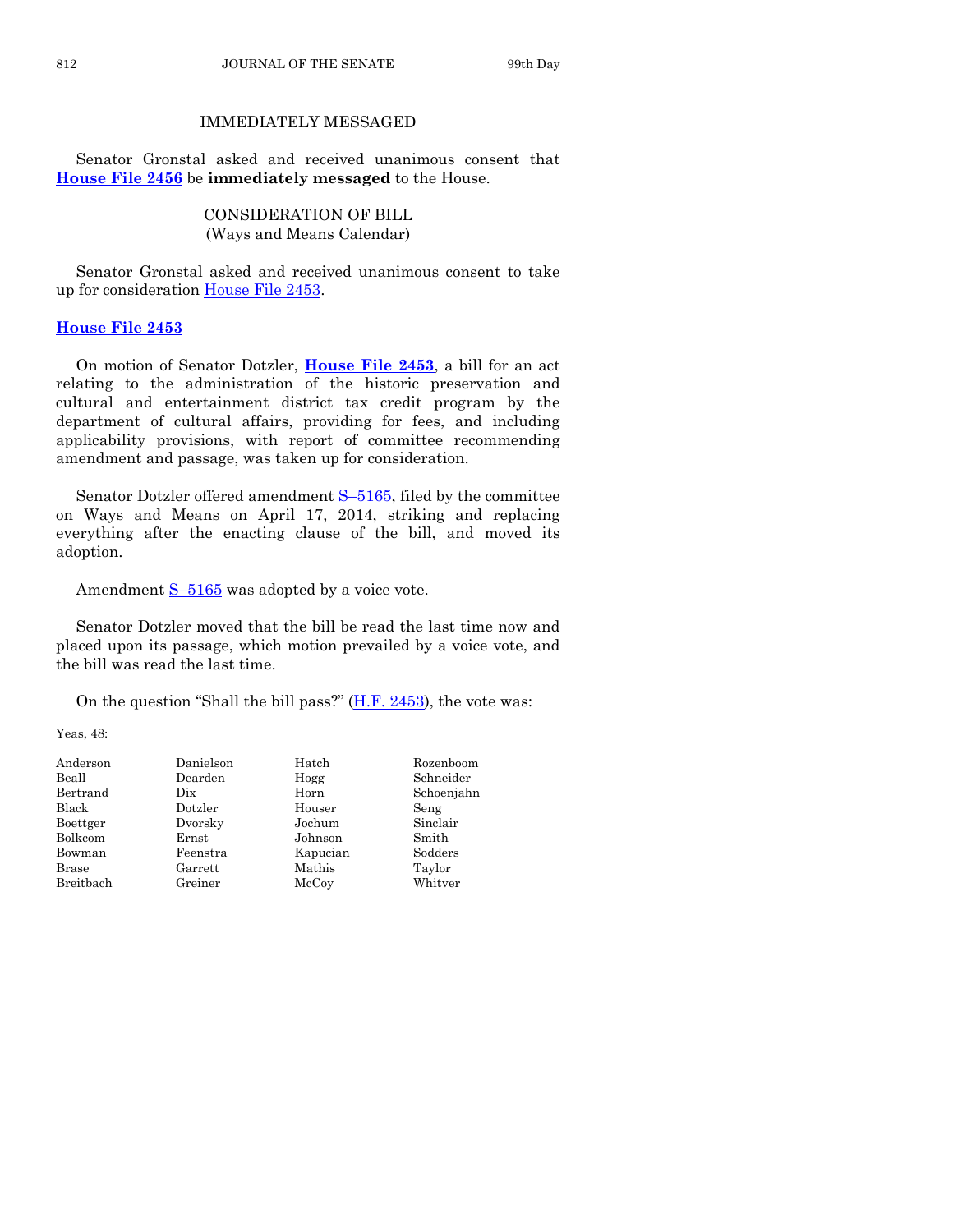| Chapman  | Gronstal | Petersen  | Wilhelm |
|----------|----------|-----------|---------|
| Chelgren | Guth     | Quirmbach | Zaun    |
| Courtney | Hart     | Ragan     | Zumbach |

Nays, none.

Absent, 2:

Behn Segebart

The bill, having received a constitutional majority, was declared to have passed the Senate and the title was agreed to.

#### IMMEDIATELY MESSAGED

Senator Gronstal asked and received unanimous consent that **[House File 2453](http://coolice.legis.iowa.gov/Cool-ICE/default.asp?Category=billinfo&Service=Billbook&frame=1&GA=85&hbill=HF2453)** be **immediately messaged** to the House.

> CONSIDERATION OF BILL (Appropriations Calendar)

Senator Gronstal asked and received unanimous consent to take up for consideration [House File 2463.](http://coolice.legis.iowa.gov/Cool-ICE/default.asp?Category=billinfo&Service=Billbook&frame=1&GA=85&hbill=HF2463)

#### **[House File 2463](http://coolice.legis.iowa.gov/Cool-ICE/default.asp?Category=billinfo&Service=Billbook&frame=1&GA=85&hbill=HF2463)**

On motion of Senator Hatch, **[House File 2463](http://coolice.legis.iowa.gov/Cool-ICE/default.asp?Category=billinfo&Service=Billbook&frame=1&GA=85&hbill=HF2463)**, a bill for an act relating to appropriations for health and human services and veterans and including other related provisions and appropriations, and including effective date and retroactive and other applicability date provisions, with report of committee recommending amendment and passage, was taken up for consideration.

Senator Chelgren asked and received unanimous consent that action on **[House File 2463](http://coolice.legis.iowa.gov/Cool-ICE/default.asp?Category=billinfo&Service=Billbook&frame=1&GA=85&hbill=HF2463)** be **deferred**.

The Senate stood at ease at 2:53 p.m. until the fall of the gavel.

The Senate resumed session at 3:29 p.m., President Jochum presiding.

The Senate stood at ease at 3:30 p.m. until the fall of the gavel for the purpose of a Democratic party caucus.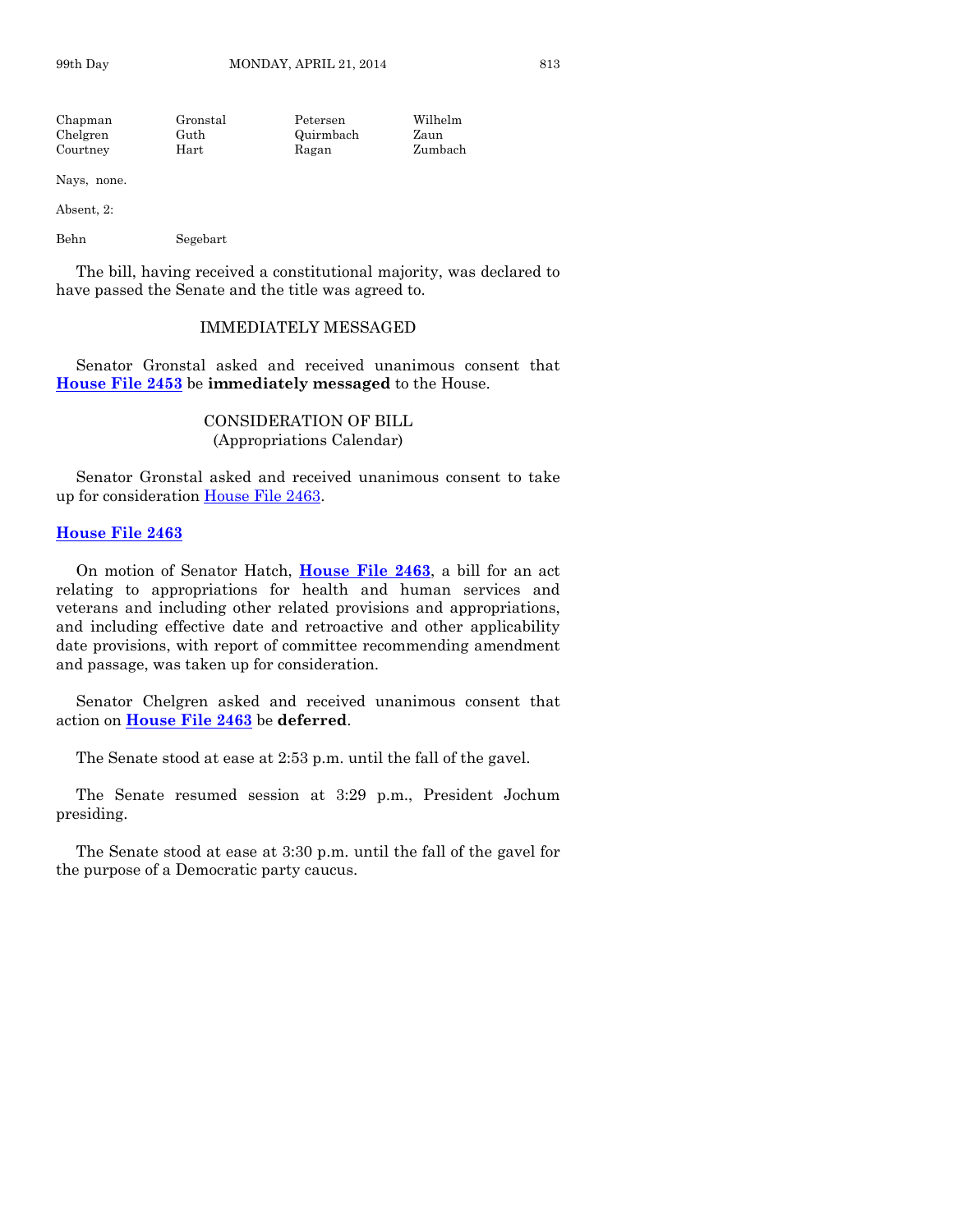The Senate resumed session at 3:58 p.m., President Jochum presiding.

#### HOUSE AMENDMENT CONSIDERED

### **[Senate File 2342](http://coolice.legis.iowa.gov/Cool-ICE/default.asp?Category=billinfo&Service=Billbook&frame=1&GA=85&hbill=SF2342)**

Senator Gronstal called up for consideration **[Senate File 2342](http://coolice.legis.iowa.gov/Cool-ICE/default.asp?Category=billinfo&Service=Billbook&frame=1&GA=85&hbill=SF2342)**, a bill for an act relating to and making appropriations to certain state departments, agencies, funds, and certain other entities, providing for regulatory authority, and other properly related matters, and including effective date and retroactive applicability provisions, amended by the House in House amendment S-[5156,](http://coolice.legis.iowa.gov/Cool-ICE/default.asp?Category=billinfo&Service=Billbook&frame=1&GA=85&hbill=S5156) filed April 16, 2014.

Senator McCoy offered amendment **S-5168**, filed by him from the floor to page 4 of House amendment S-[5156,](http://coolice.legis.iowa.gov/Cool-ICE/default.asp?Category=billinfo&Service=Billbook&frame=1&GA=85&hbill=S5156) and moved its adoption.

Amendment S–[5168](http://coolice.legis.iowa.gov/Cool-ICE/default.asp?Category=billinfo&Service=Billbook&frame=1&GA=85&hbill=S5168) to House amendment S–[5156](http://coolice.legis.iowa.gov/Cool-ICE/default.asp?Category=billinfo&Service=Billbook&frame=1&GA=85&hbill=S5156) was adopted by a voice vote.

Senator Mathis moved that the Senate concur in the House amendment, as amended.

The motion prevailed by a voice vote and the Senate **concurred** in the House amendment, as amended.

Senator Mathis moved that the bill, as amended by the House, further amended and concurred in by the Senate, be read the last time now and placed upon its passage, which motion prevailed by voice vote, and the bill was read the last time.

On the question "Shall the bill pass?" [\(S.F. 2342\)](http://coolice.legis.iowa.gov/Cool-ICE/default.asp?Category=billinfo&Service=Billbook&frame=1&GA=85&hbill=SF2342), the vote was:

Yeas, 26:

| Beall     | Dearden  | Horn      | Schoenjahn |
|-----------|----------|-----------|------------|
| Black     | Dotzler  | Jochum    | Seng       |
| Bolkcom   | Dvorsky  | Mathis    | Sodders    |
| Bowman    | Gronstal | McCoy     | Taylor     |
| Brase     | Hart     | Petersen  | Wilhelm    |
| Courtney  | Hatch    | Quirmbach |            |
| Danielson | Hogg     | Ragan     |            |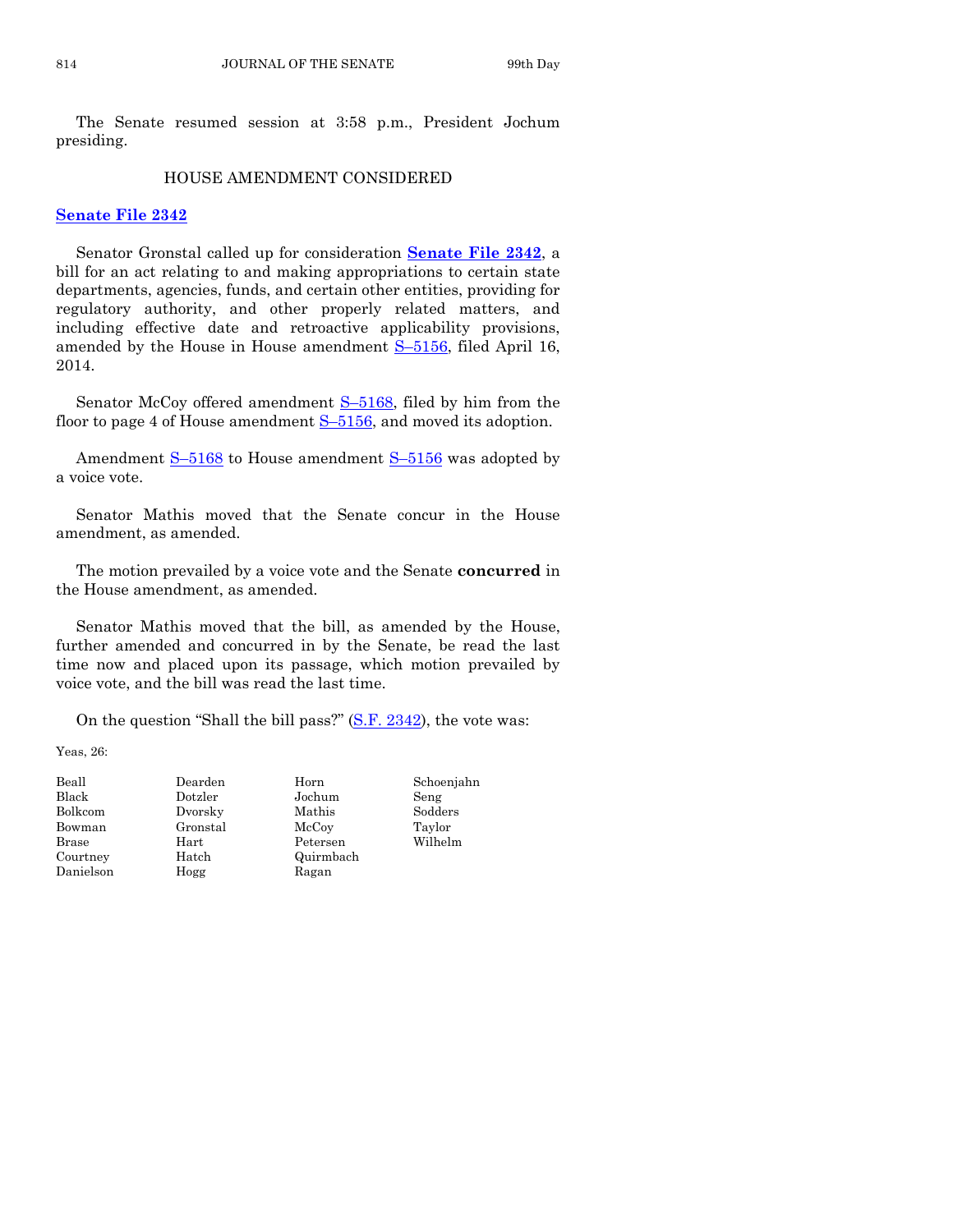Nays, 22:

| Anderson  | $_{\rm \scriptscriptstyle Dix}$ | Houser    | Smith   |
|-----------|---------------------------------|-----------|---------|
| Bertrand  | Ernst                           | Johnson   | Whitver |
| Boettger  | Feenstra                        | Kapucian  | Zaun    |
| Breitbach | Garrett                         | Rozenboom | Zumbach |
| Chapman   | Greiner                         | Schneider |         |
| Chelgren  | Guth                            | Sinclair  |         |

Absent, 2:

Behn Segebart

The bill, having received a constitutional majority, was declared to have passed the Senate and the title, as amended, was agreed to.

# IMMEDIATELY MESSAGED

Senator Gronstal asked and received unanimous consent that **[Senate File 2342](http://coolice.legis.iowa.gov/Cool-ICE/default.asp?Category=billinfo&Service=Billbook&frame=1&GA=85&hbill=SF2342)** be **immediately messaged** to the House.

# CONSIDERATION OF BILL (Appropriations Calendar)

Senator Gronstal asked and received unanimous consent to take up for consideration [Senate File 2355.](http://coolice.legis.iowa.gov/Cool-ICE/default.asp?Category=billinfo&Service=Billbook&frame=1&GA=85&hbill=SF2355)

#### **[Senate File 2355](http://coolice.legis.iowa.gov/Cool-ICE/default.asp?Category=billinfo&Service=Billbook&frame=1&GA=85&hbill=SF2355)**

On motion of Senator Bowman, **[Senate File 2355](http://coolice.legis.iowa.gov/Cool-ICE/default.asp?Category=billinfo&Service=Billbook&frame=1&GA=85&hbill=SF2355)**, a bill for an act relating to matters under the purview of the department of transportation, establishing a fee, and including effective date provisions, was taken up for consideration.

Senator Brase offered amendment S–[5167,](http://coolice.legis.iowa.gov/Cool-ICE/default.asp?Category=billinfo&Service=Billbook&frame=1&GA=85&hbill=S5167) filed by him from the floor to pages 7, 8, and 11 of the bill, and moved its adoption.

Amendment  $S-5167$  $S-5167$  was adopted by a voice vote.

Senator Bowman moved that the bill be read the last time now and placed upon its passage, which motion prevailed by a voice vote, and the bill was read the last time.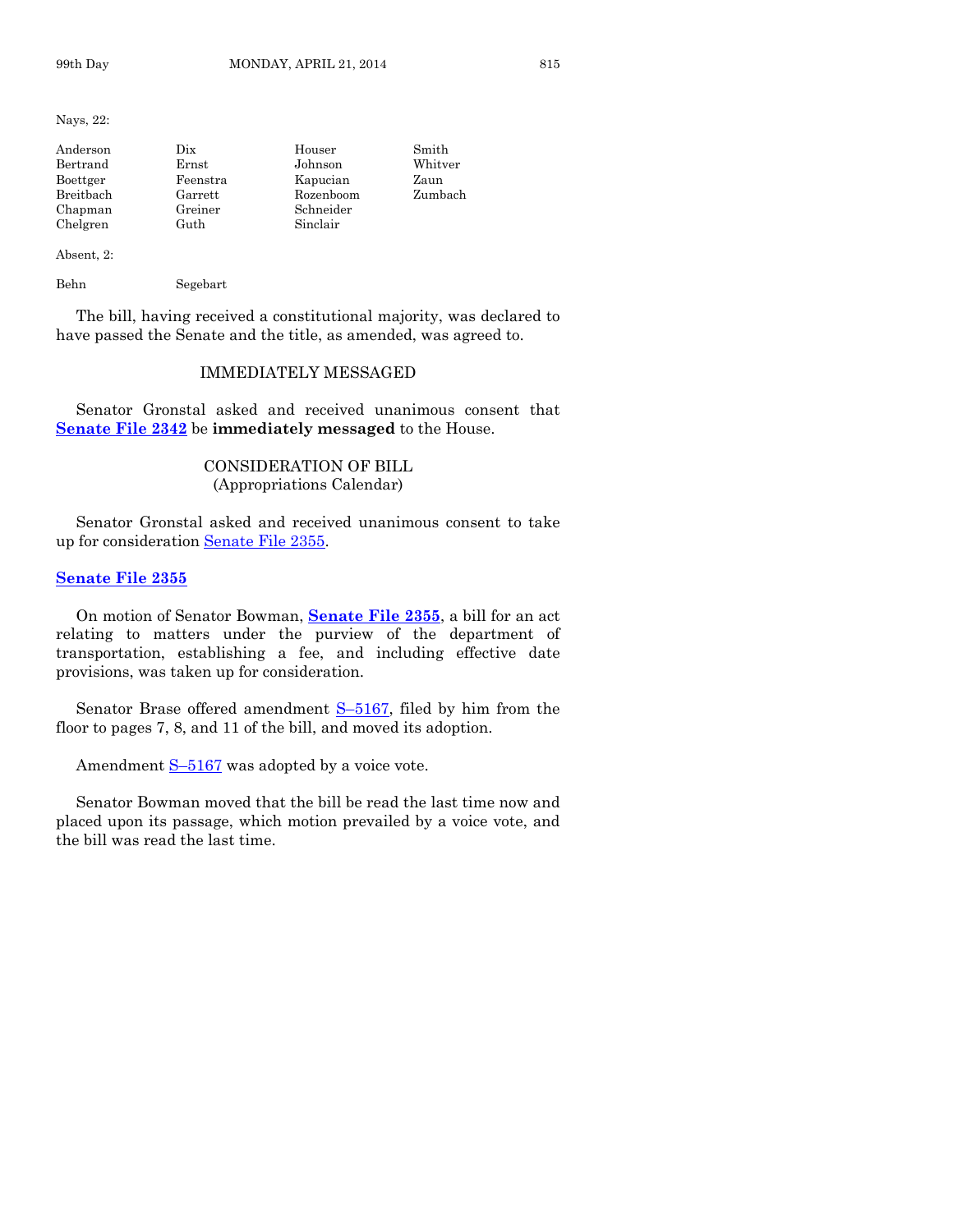# On the question "Shall the bill pass?" [\(S.F. 2355\)](http://coolice.legis.iowa.gov/Cool-ICE/default.asp?Category=billinfo&Service=Billbook&frame=1&GA=85&hbill=SF2355), the vote was:

Yeas, 42:

| Anderson       | Dix      | Horn                | Schoenjahn |
|----------------|----------|---------------------|------------|
| Beall          | Dotzler  | Houser              | Seng       |
| Bertrand       | Dvorsky  | Jochum              | Sinclair   |
| Boettger       | Ernst    | Johnson             | Smith      |
| <b>Bolkcom</b> | Feenstra | Kapucian            | Sodders    |
| Bowman         | Garrett  | Mathis              | Whitver    |
| <b>Brase</b>   | Greiner  | Petersen            | Wilhelm    |
| Breitbach      | Gronstal | Quirmbach           | Zaun       |
| Chapman        | Guth     | Ragan               | Zumbach    |
| Chelgren       | Hart     | Rozenboom           |            |
| Danielson      | Hogg     | Schneider           |            |
| Nays, $6$ :    |          |                     |            |
| Black          | Dearden  | $_{\mathrm{McCov}}$ |            |
| Courtney       | Hatch    | Taylor              |            |
| Absent, 2:     |          |                     |            |
| Behn           | Segebart |                     |            |

The bill, having received a constitutional majority, was declared to have passed the Senate and the title was agreed to.

# IMMEDIATELY MESSAGED

Senator Gronstal asked and received unanimous consent that **[Senate File 2355](http://coolice.legis.iowa.gov/Cool-ICE/default.asp?Category=billinfo&Service=Billbook&frame=1&GA=85&hbill=SF2355)** be **immediately messaged** to the House.

The Senate stood at ease at 4:17 p.m. until the fall of the gavel.

The Senate resumed session at 5:42 p.m., President Jochum presiding.

# BUSINESS PENDING

# **[House File 2463](http://coolice.legis.iowa.gov/Cool-ICE/default.asp?Category=billinfo&Service=Billbook&frame=1&GA=85&hbill=HF2463)**

The Senate resumed consideration of **[House File 2463](http://coolice.legis.iowa.gov/Cool-ICE/default.asp?Category=billinfo&Service=Billbook&frame=1&GA=85&hbill=HF2463)**, a bill for an act relating to appropriations for health and human services and veterans and including other related provisions and appropriations, and including effective date and retroactive and other applicability date provisions, previously deferred.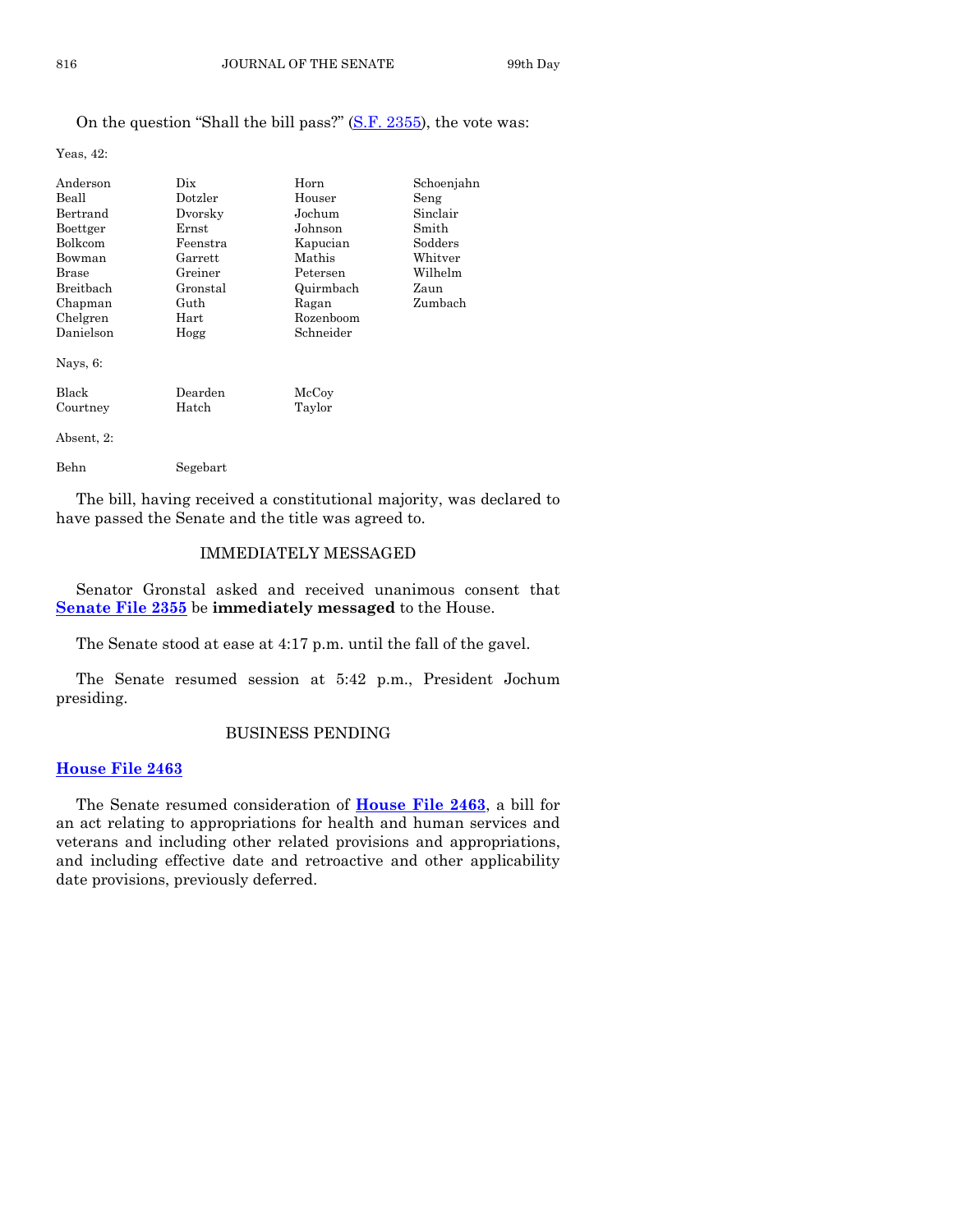Senator Hatch offered amendment S–[5166,](http://coolice.legis.iowa.gov/Cool-ICE/default.asp?Category=billinfo&Service=Billbook&frame=1&GA=85&hbill=S5166) filed by the committee on Appropriations on April 17, 2014, to pages 1, 3, 4, 8–13, 15–22, 24, 25, 29, 31, 32, 35, 36, 39, 40, 42–45, 49–52, 58–62, 66, 69–78, 90, and 33 of the bill.

Senator Hatch offered amendment  $S-5169$ , filed by him from the floor to pages 2–4, 12–17, 19, 33, 37–39, 43, and 47 of amendment S–[5166.](http://coolice.legis.iowa.gov/Cool-ICE/default.asp?Category=billinfo&Service=Billbook&frame=1&GA=85&hbill=S5166)

Senator Hatch called for the following division of amendment  $S-5169$ :

Division  $S-5169A$  $S-5169A$ : Page 1, line 4 through page 3 line 37 and page 3 line 40 through page 4 line 41; and

Division S–[5169B](http://coolice.legis.iowa.gov/Cool-ICE/default.asp?Category=billinfo&Service=Billbook&frame=1&GA=85&hbill=S5169): Page 3, lines 38–39.

Senator Hatch moved the adoption of division  $S-5169A$  $S-5169A$ .

Division S–[5169A](http://coolice.legis.iowa.gov/Cool-ICE/default.asp?Category=billinfo&Service=Billbook&frame=1&GA=85&hbill=S5169) was adopted by a voice vote.

Senator Hatch withdrew division S–[5169B](http://coolice.legis.iowa.gov/Cool-ICE/default.asp?Category=billinfo&Service=Billbook&frame=1&GA=85&hbill=S5169).

Senator Hatch moved the adoption of amendment  $S-5166$ , as amended.

Amendment  $S-5166$ , as amended, was adopted by a voice vote.

With the adoption of amendment S-[5166,](http://coolice.legis.iowa.gov/Cool-ICE/default.asp?Category=billinfo&Service=Billbook&frame=1&GA=85&hbill=S5166) the Chair ruled amendment S-[5171,](http://coolice.legis.iowa.gov/Cool-ICE/default.asp?Category=billinfo&Service=Billbook&frame=1&GA=85&hbill=S5171) filed by Senator Chelgren, et al., from the floor, to pages 74–76 of the bill, out of order.

Senator Chapman withdrew amendment  $S-5170$ , filed by him from the floor, to page 21 of the bill.

Senator Hatch moved that the bill be read the last time now and placed upon its passage, which motion prevailed by a voice vote, and the bill was read the last time.

On the question "Shall the bill pass?" [\(H.F. 2463\)](http://coolice.legis.iowa.gov/Cool-ICE/default.asp?Category=billinfo&Service=Billbook&frame=1&GA=85&hbill=HF2463), the vote was:

Yeas, 26:

Beall Dearden Horn Schoenjahn Black Dotzler Jochum Seng Bolkcom Dvorsky Mathis Sodders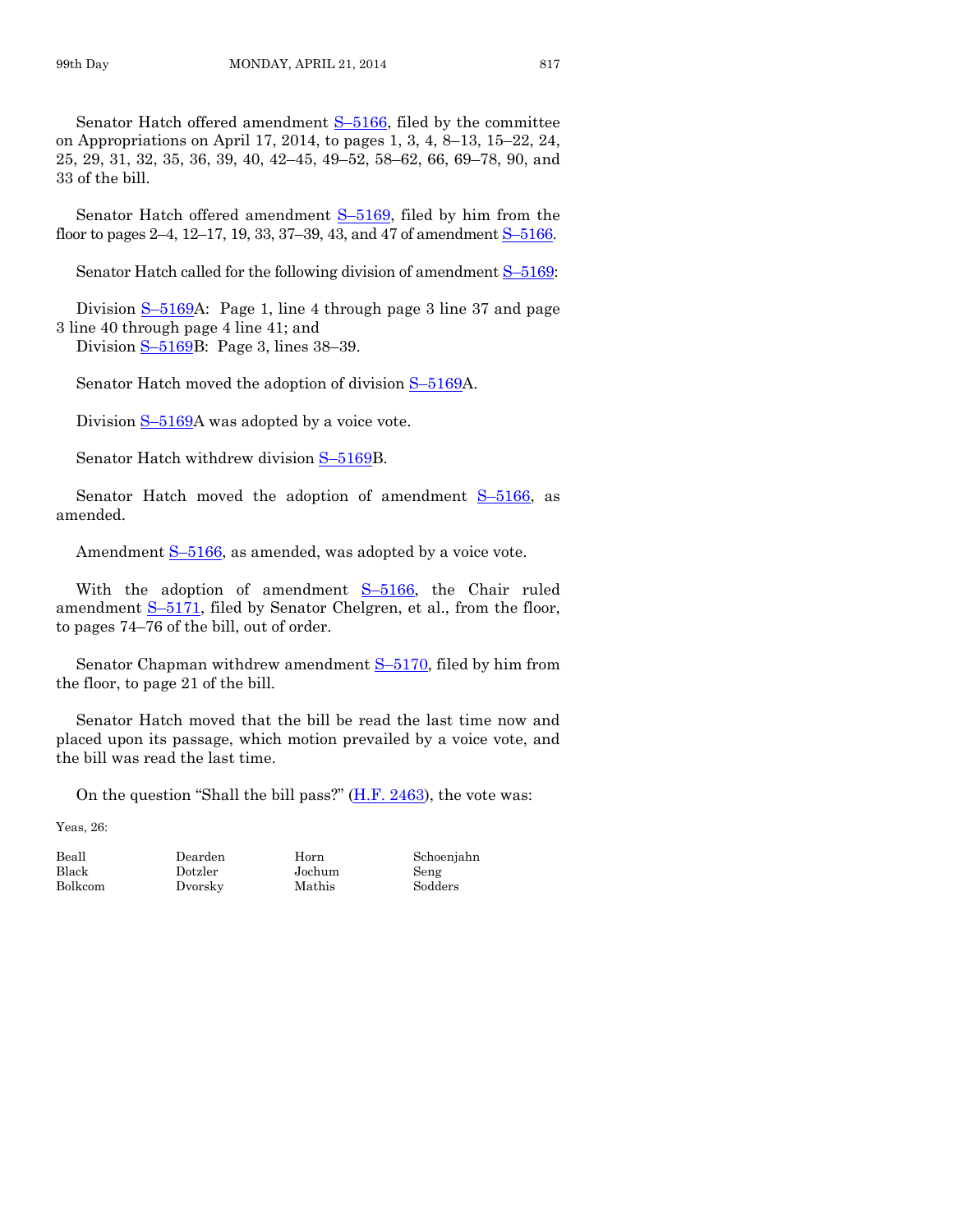| Bowman       | Gronstal    | McCoy     | Taylor  |
|--------------|-------------|-----------|---------|
| <b>Brase</b> | Hart        | Petersen  | Wilhelm |
| Courtney     | Hatch       | Quirmbach |         |
| Danielson    | Hogg        | Ragan     |         |
| Nays, 22:    |             |           |         |
| Anderson     | Dix         | Houser    | Smith   |
| Bertrand     | $\rm Ernst$ | Johnson   | Whitver |
| Boettger     | Feenstra    | Kapucian  | Zaun    |
| Breitbach    | Garrett     | Rozenboom | Zumbach |
| Chapman      | Greiner     | Schneider |         |
| Chelgren     | Guth        | Sinclair  |         |

Absent, 2:

Behn Segebart

The bill, having received a constitutional majority, was declared to have passed the Senate and the title was agreed to.

# IMMEDIATELY MESSAGED

Senator Gronstal asked and received unanimous consent that **[House File 2463](http://coolice.legis.iowa.gov/Cool-ICE/default.asp?Category=billinfo&Service=Billbook&frame=1&GA=85&hbill=HF2463)** be **immediately messaged** to the House.

#### HOUSE MESSAGE RECEIVED

The following message was received from the Chief Clerk of the House:

MADAM PRESIDENT: I am directed to inform your honorable body that the House has on April 21, 2014, appointed the conference committee to **[House File 2458](http://coolice.legis.iowa.gov/Cool-ICE/default.asp?Category=billinfo&Service=Billbook&frame=1&GA=85&hbill=HF2458)**, a bill for an act relating to and making appropriations involving state government entities involved with agriculture, natural resources, and environmental protection, making related statutory changes, providing for eminent domain procedures, and including effective and applicability date provisions, and the Conference Committee members on the part of the House are: the representative from Cass, Representative Drake, Chair; the representative from Fayette, Representative Bearinger; the representative from Cedar, Representative Kaufmann; the representative from Washington; Representative Klein; and the representative from Scott, Representative Wood.

# ADJOURNMENT

On motion of Senator Gronstal, the Senate adjourned at 6:12 p.m. until 9:00 a.m., Tuesday, April 22, 2014.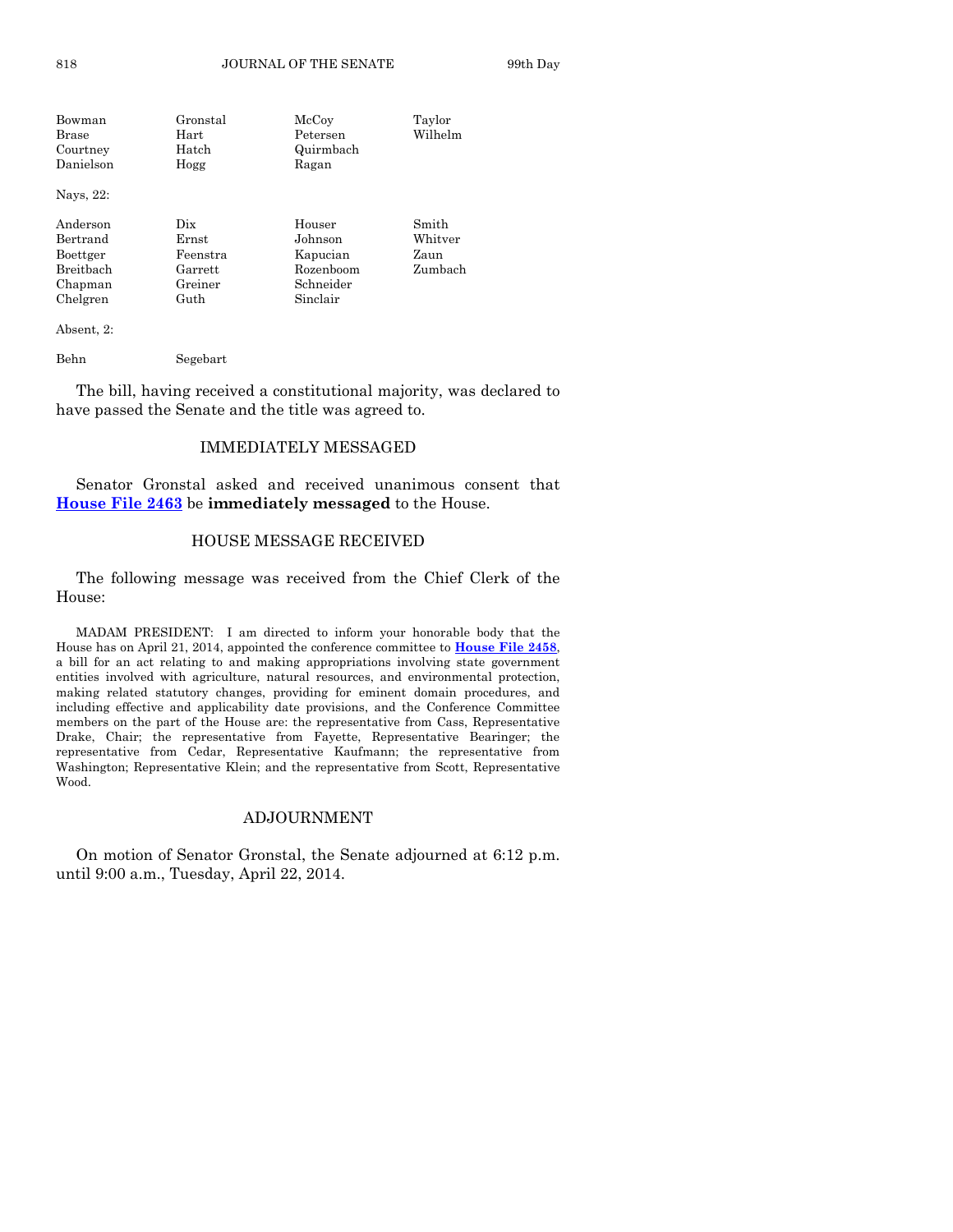# **APPENDIX**

# CERTIFICATE OF RECOGNITION

The Secretary of the Senate issued the following certificate of recognition:

Ron Washburn, Lawton – For 40 years of dedicated service to the customers of Western Iowa Telephone Association. Senator Anderson.

## STUDY BILL RECEIVED

# **[SSB 3221](http://coolice.legis.iowa.gov/Cool-ICE/default.asp?Category=billinfo&Service=Billbook&frame=1&GA=85&hbill=SSB3221) Government Oversight**

Concerning government accountability and employment practices, making penalties and remedies applicable, and including effective date provisions.

# SUBCOMMITTEE ASSIGNMENTS

#### **[Senate File 2354](http://coolice.legis.iowa.gov/Cool-ICE/default.asp?Category=billinfo&Service=Billbook&frame=1&GA=85&hbill=SF2354)**

WAYS AND MEANS: Dotzler, Chair; Feenstra and McCoy

#### **[House](http://coolice.legis.iowa.gov/Cool-ICE/default.asp?Category=billinfo&Service=Billbook&frame=1&GA=85&hbill=HF2454) File 2454** (Reassigned)

WAYS AND MEANS: Seng, Chair; Behn and Black

#### **[House File 2464](http://coolice.legis.iowa.gov/Cool-ICE/default.asp?Category=billinfo&Service=Billbook&frame=1&GA=85&hbill=HF2464)**

WAYS AND MEANS: Dotzler, Chair; Black and Feenstra

### **[House File 2468](http://coolice.legis.iowa.gov/Cool-ICE/default.asp?Category=billinfo&Service=Billbook&frame=1&GA=85&hbill=HF2468)**

WAYS AND MEANS: Petersen, Chair; Feenstra and Seng

# **[SSB 3221](http://coolice.legis.iowa.gov/Cool-ICE/default.asp?Category=billinfo&Service=Billbook&frame=1&GA=85&hbill=SSB3221)**

GOVERNMENT OVERSIGHT: Petersen, Chair; Garrett and McCoy

# AMENDMENTS FILED

| $S - 5167$ | S.F.<br>2355        | Chris Brase  |
|------------|---------------------|--------------|
| $S - 5168$ | S.F.<br>2342        | Matt McCoy   |
| $S - 5169$ | H.F.<br>2463        | Jack Hatch   |
| $S - 5170$ | <b>H.F.</b><br>2463 | Jake Chapman |